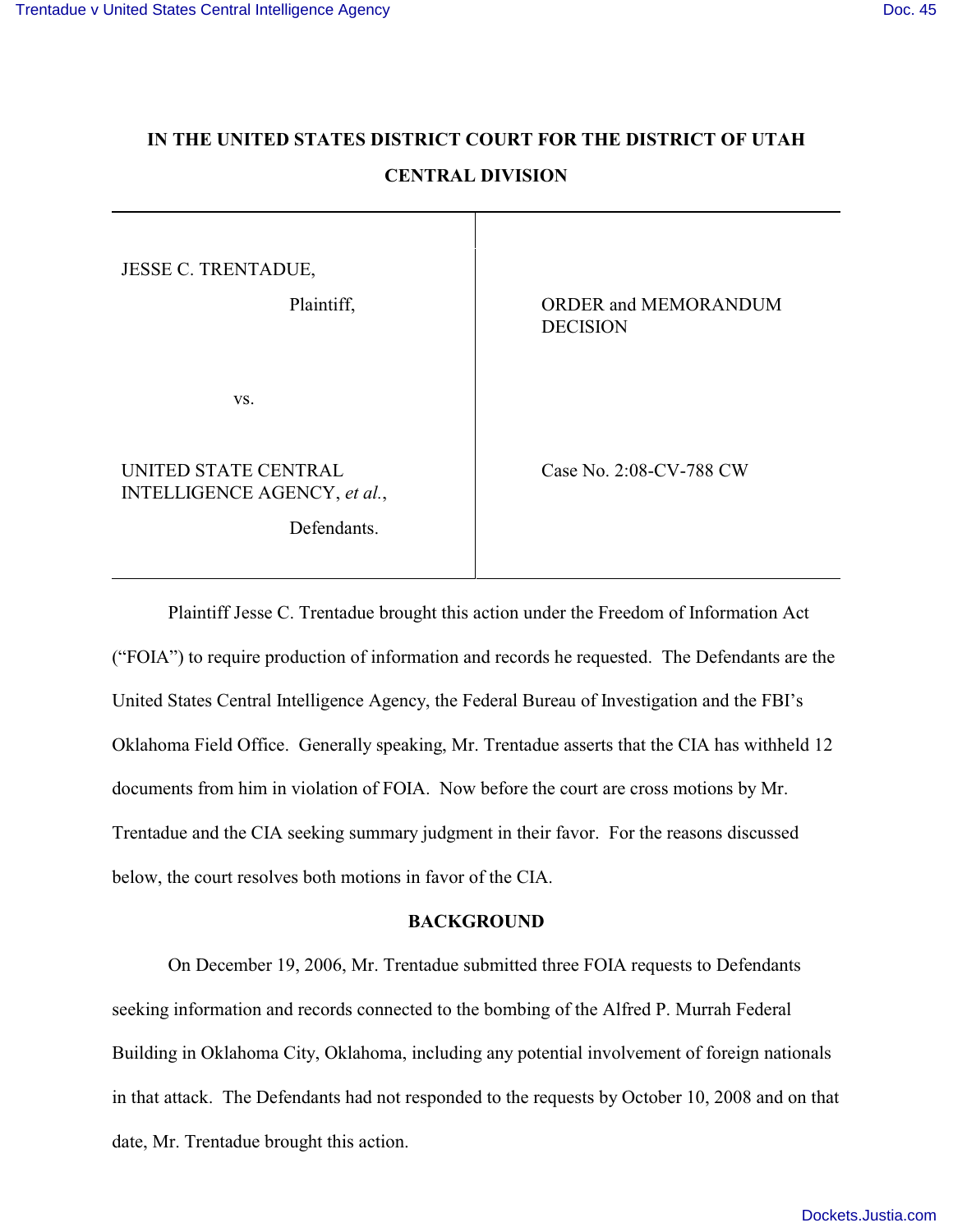On June 1, 2009, the CIA responded to Mr. Trentadue's FOIA requests by, in part, releasing redacted documents. Those documents contain little information other than the name of the person or agency to whom or to which they were directed: for all practical purposes the CIA completely withheld them. The CIA also advised Mr. Trentadue that it withheld other documents in their entirety and did not provide redacted copies of them. The CIA has created and produced a *Vaughn* index for all of the redacted and withheld documents. Further, the CIA has produced affidavits from Martha Lutz, a CIA information review officer, regarding the CIA's records search and factual bases for its claimed exemptions. Ms. Lutz was involved in conducting the records searches in response to Mr. Trentadue's requests, helping to prepare the *Vaughn* index, and reviewing and analyzing classified documents.

After the CIA made its final response to Mr. Trentadue, it made its present motion for summary judgment. In its motion, the CIA seeks a judgment that its responses to Mr. Trentadue comply with FOIA and that it has no further duty to respond to Mr. Trentadue's requests. In response, Mr. Trentadue filed a cross motion for summary judgment in which he narrows this dispute to 12 documents that he asserts the CIA should have provided to him either in their entirety or in redacted form. In doing so, Mr. Trentadue essentially concedes that judgment in the CIA's favor on all of the other withheld documents (as well as the CIA's search for all of the documents) is proper.

In particular, Mr. Trentadue contends that the CIA has not shown that the 12 specified documents meet any FOIA exemption. In the alternative, he argues that the documents should have at a minimum been produced to him in redacted form, in which only exempt material was excluded and non-exempt material was provided. He requests that court conduct an *in camera*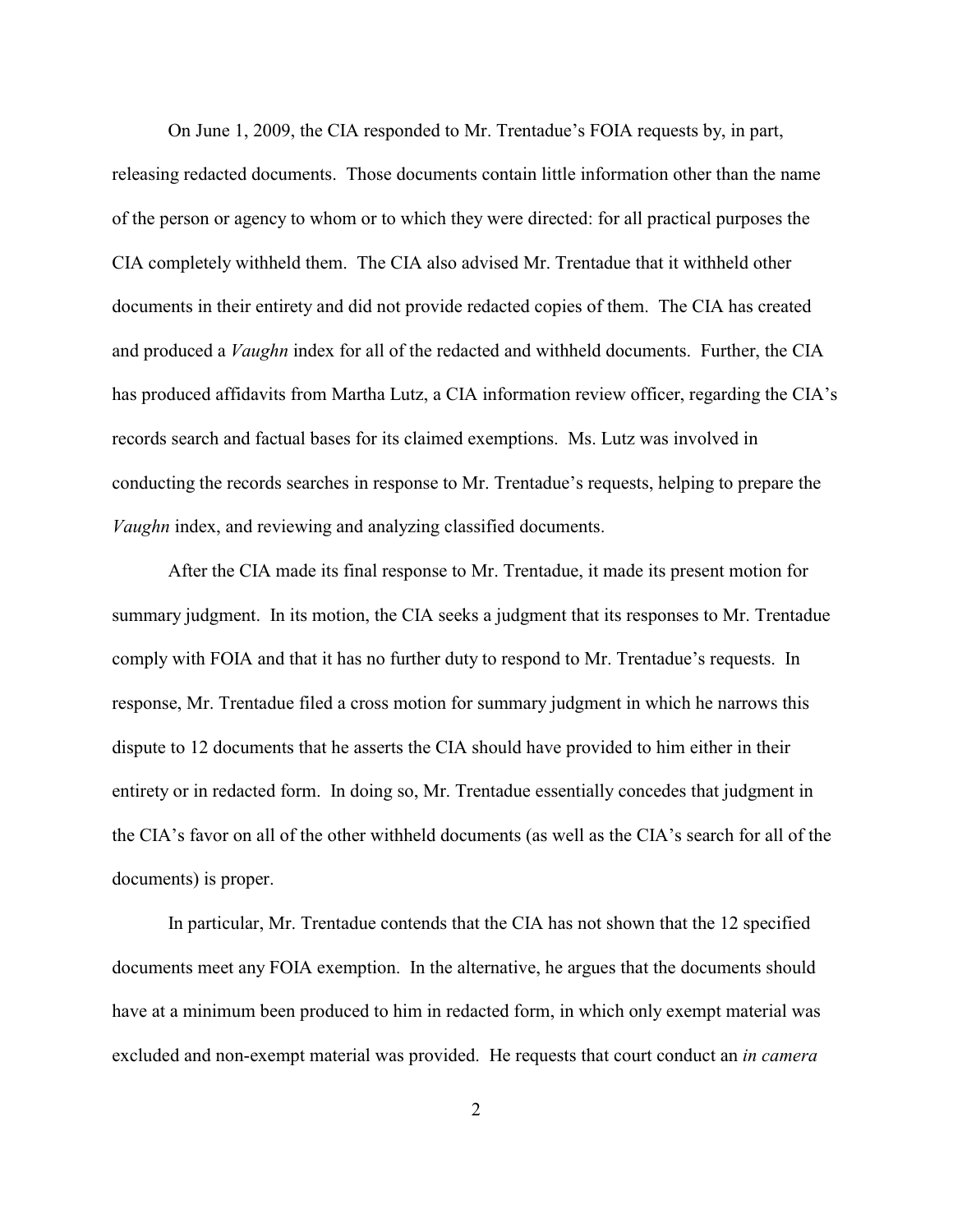review of those documents to test the CIA's assertions regarding exemptions and to determine if there are portions of them that can be redacted to excluded exempt material but otherwise provided to him.

The CIA responds that each of the 12 documents specified by Mr. Trentadue fall into one or more exempted categories and may properly be withheld in their entirety. As support, the CIA points to its *Vaughn* index, in which the CIA describes the contents of each document and asserts the applicability of one or more of the FOIA exemptions, and to the affidavits of Ms. Lutz.

## **ANALYSIS**

#### **I. Legal Standard**

"FOIA generally requires federal agencies to disclose agency records to the public upon request, subject to nine exemptions that protect certain types of documents from disclosure." *Stewart v. United States Dep't of Interior*, 554 F. 3d 1236, 1239 (10th Cir. 2009); *see also Trentadue v. Federal Bureau of Investigation*, 572 F.3d 794, 796 (10th Cir. 2009). Congress created these exemptions, set forth at 5 U.S.C. § 552(b)(1)-(9), because it "'realized that legitimate governmental and private interests could be harmed by release of certain types of information.'" *United States Dep't of Justice v. Julian*, 486 U.S. 1, 8 (1988) (citation omitted). Accordingly, courts should construe the exemptions "to have meaningful reach and application." *John Doe Agency v. John Doe Corp.*, 493 U.S. 146, 152 (1989).

Nonetheless, if a court finds that the agency withholding the documents has done so in violation of FOIA, it has the power to "enjoin the agency from withholding agency records and to order the production of any records improperly withheld." *Trentadue*, 572 F.3d at 797 (quoting 5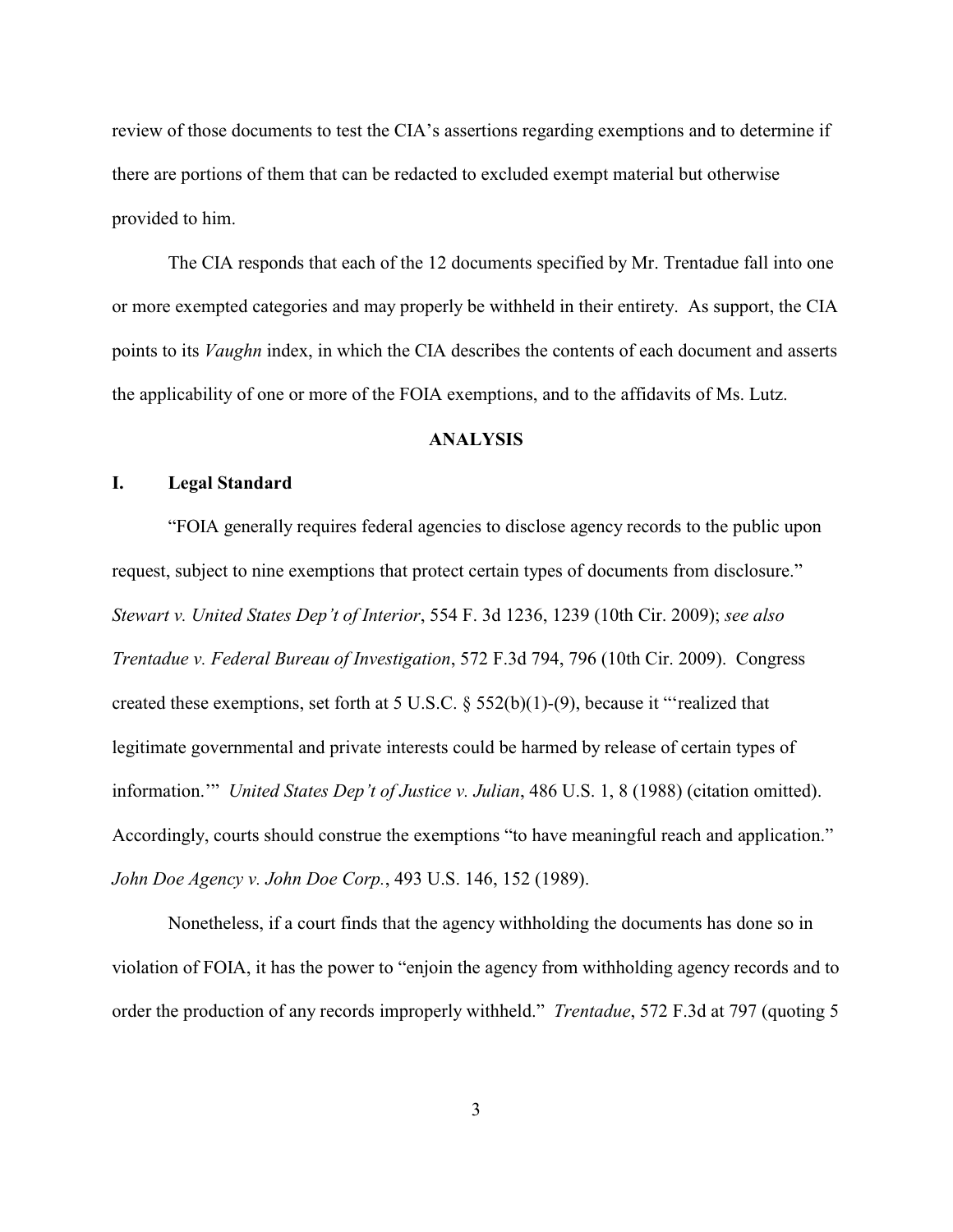U.S.C. § 552(a)(4)(B)). The burden of showing that a document was properly withheld falls on the agency. *See Stewart*, 554 F.3d at 1244.

Generally speaking, a court may grant summary judgment if the record demonstrates that "there is 'no genuine issue as to any material fact' and that the moving party is 'entitled to judgment as a matter of law.'" *Pelt v. Utah*, 611 F. Supp. 2d 1267, 1277 (D. Utah 2009) (quoting Fed. R. Civ. P. 56(c)). "When reviewing a motion for summary judgment in a FOIA matter, the court reviews the agency's decision de novo" to determine whether the agency has met its burden of proving that any withheld information in responsive records properly falls within one of FOIA's exemptions. *Zanoni v. United States Dep't of Agric.*, 605 F. Supp. 2d 230, 236 (D.D.C. 2009). "[T]he Court may award summary judgment to an agency solely on the information provided in affidavits or declarations when they describe 'the justifications for nondisclosure with reasonably specific detail, demonstrate that the information withheld logically falls within the claimed exemption, and are not controverted by either contrary evidence in the record nor by evidence of agency bad faith.'" *Antonelli v. United States Parole Comm'n*, 619 F. Supp. 2d 1, 4-5 (D.D.C. 2009) (citations omitted). The agency's "affidavits or declarations are accorded 'a presumption of good faith, which cannot be rebutted by 'purely speculative claims about the existence and discoverability of other documents.'" *Harrison v. Executive Office for U.S. Attorneys*, 377 F. Supp. 2d 141, 146 (D.D.C. 2005) (citation omitted).

## **II. Analysis of the 12 Withheld Documents**

Because the analysis of whether a document falls into a FOIA exemption is fact specific, the court will conduct a document by document review below. The court will refer to the exhibits in the order in which they are attached to Mr. Trentadue's cross motion. For each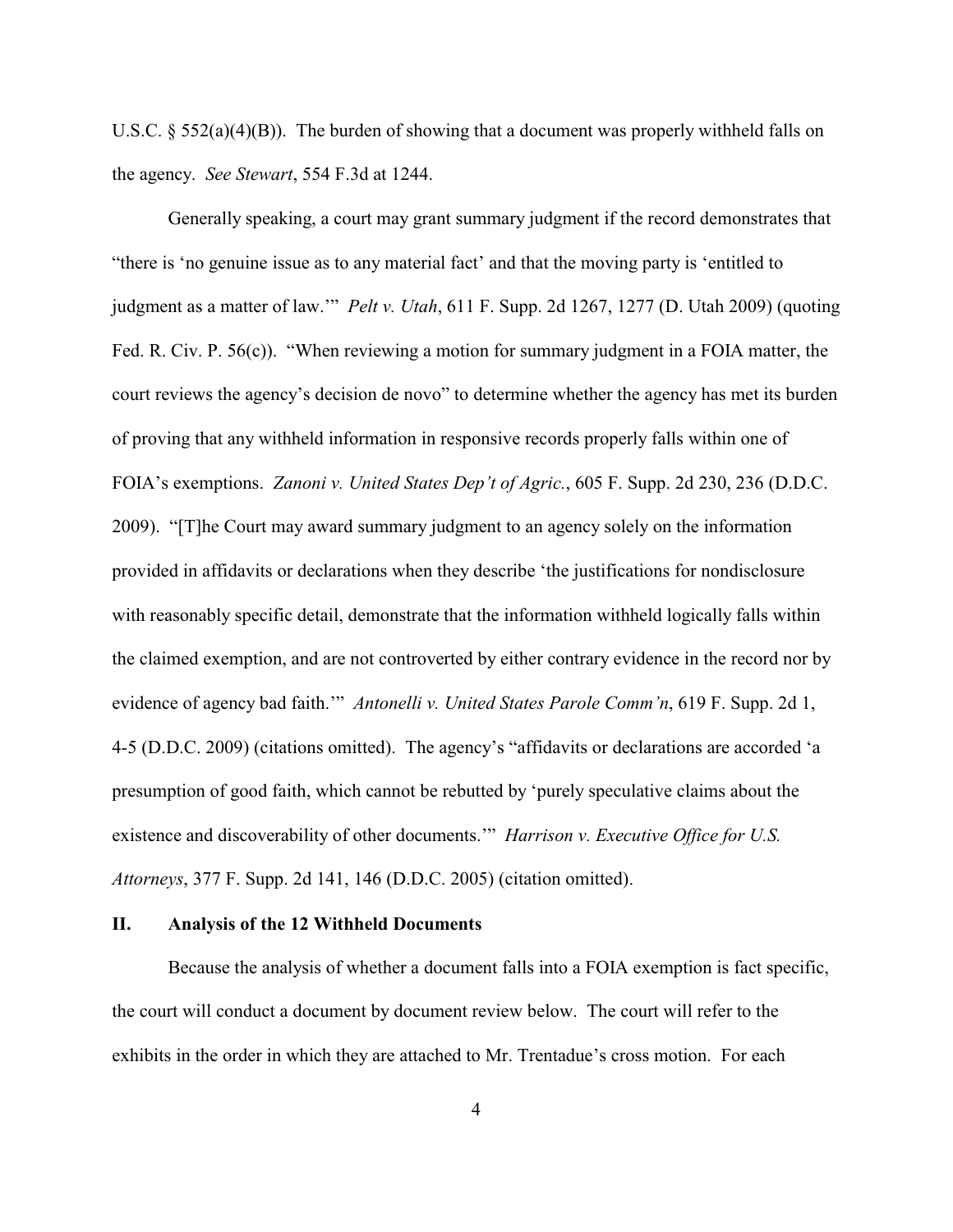document, the court will consider the CIA's asserted exemption and Mr. Trentadue's argument as to why the exemption does not apply.

The one exception to this procedure is the issue of bad faith. After reviewing the pleadings and the *Vaughn* index and hearing oral argument, the court concludes that Mr. Trentadue has not made any credible argument or proffered any evidence that suggests that the CIA acted in bad faith in withholding any of the documents in this case.

Mr. Trentadue's arguments otherwise do not prevail. In support of his assertion of bad faith by the CIA, Mr. Trentadue argues that the CIA makes legal arguments that lack merit, did not attempt to segregate non-exempt material in the withheld documents, and did not respond to his FOIA requests for a long period. First, as explained below, the court disagrees that the CIA's legal arguments are without merit. Moreover, and also explained below, the CIA has established that the documents are all exempt in their entirety. Finally, Mr. Trentadue points to no authority suggesting that a long delay in responding to FOIA requests alone will support a finding of bad faith by a withholding agency.

As the court has found no indication of bad faith, it is satisfied that it may rely on the *Vaughn* index's descriptions of the withheld documents. *See Antonelli*, 619 F. Supp. 2d at 4-5. Accordingly, the analysis below centers on whether those descriptions are reasonably specific and whether the documents logically fall into an exemption.

# **A. Exhibit 1**

The *Vaughn* index describes Exhibit 1 as a five page fax, dated February 4, 1998, including a letter to an attorney in the Department of Justice from an attorney in the CIA. The *Vaughn* index entry explains that the letter relays the results of a CIA records search that the CIA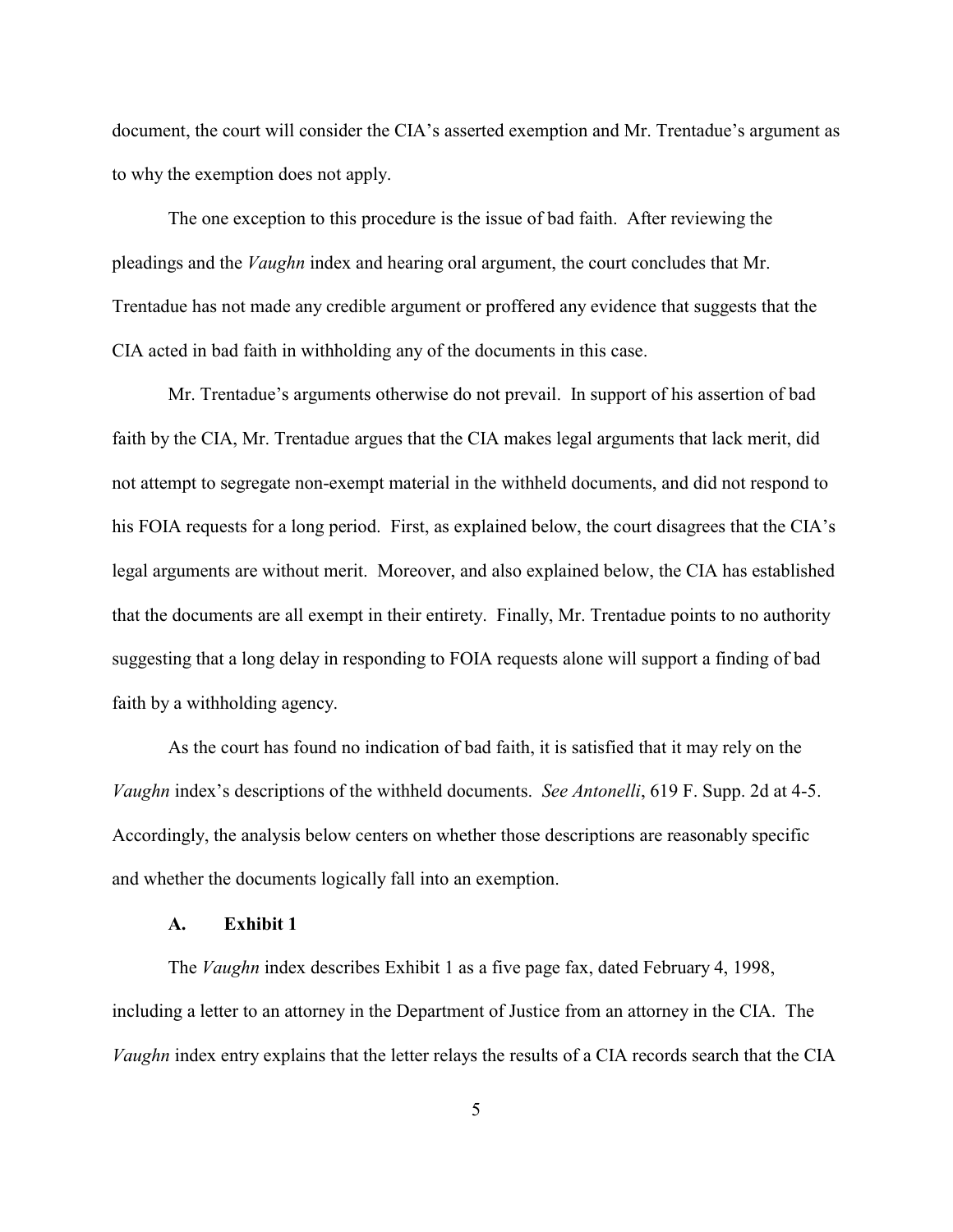conducted at the DOJ's request. The entry further states that the CIA's search was prompted by a court order in the criminal prosecution of Timothy McVeigh. The CIA asserts the letter may be properly withheld in its entirety under Exemption b(5).

Mr. Trentadue asserts that the CIA's description of Exhibit 1 is inadequate to establish that the letter falls under Exemption b(5). He contends that to withhold this document under Exemption  $b(5)$ , the CIA would have to establish that the letter was protected by the attorney client privilege. He argues that because the CIA does not assert that the letter was produced by an attorney representing the DOJ in response to a request for legal advice by the DOJ, it does not qualify for protection under that privilege. He further maintains that Exemption b(5) does not exempt facts and that the CIA should have produced portions of the document containing nonexempt facts.

After reviewing the *Vaughn* index entry for Exhibit 1, the court is satisfied that is reasonably specific in its description of the document. The court also concludes that the document logically falls under Exemption b(5), which covers intra-agency communications "which would not be available by law." 5 U.S.C. § 552(b)5). Mr. Trentadue is incorrect as a legal matter that to fall under Exemption b(5), a document must qualify as an attorney-client privileged communication. The exemption is broader, covering information protected from discovery under any theory. As explained in *Federal Trade Comm'n v. Grolier Inc.*, 462 U.S. 19, 26 (1983), the "test under Exemption 5 is whether the documents would be 'routinely' or 'normally' disclosed upon a showing of relevance." (Citation omitted).

The document at issue here, a CIA attorney's report of a court-ordered record search to a prosecutor in a criminal case, is not one that would be routinely turned over even if shown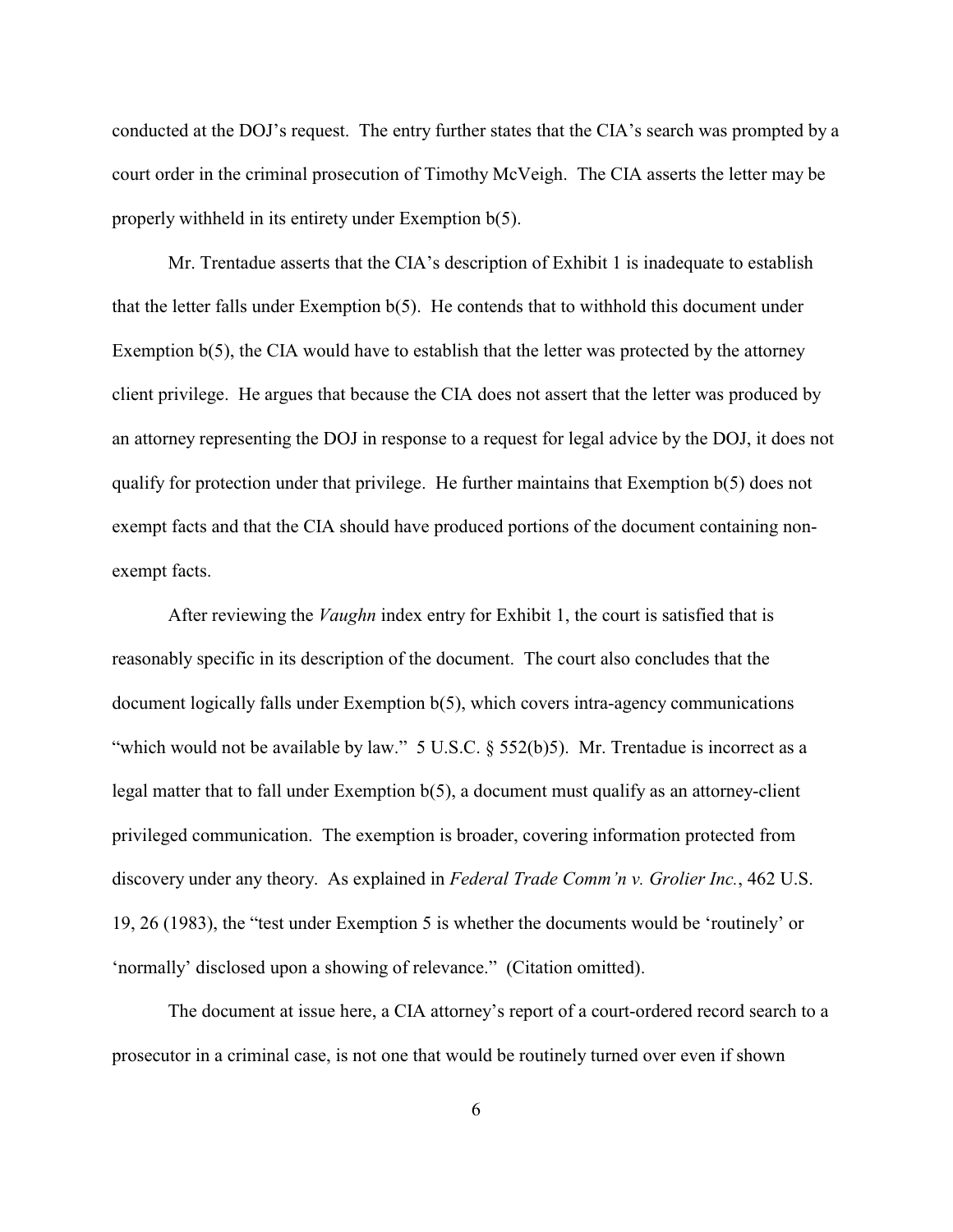relevant to the prosecution. Rather, it would be protected from disclosure by a straight forward application of the attorney work product doctrine. That is, the letter is the CIA attorney's description of records searched and presumably his or her summary of the contents and significance of those records. While the CIA attorney did not represent the DOJ, the letter was clearly transmitted in the context of a prosecution in which the CIA was cooperating with the DOJ, and one in which the court ordered the CIA to search for documents, aligning the interests of those two agencies.

Further, Mr. Trentadue is correct that facts are not covered by the work product doctrine. But while the underlying CIA records may have been discoverable by the defense, how the CIA attorney described the records and his or her mental impressions of them, which is what is contained in the letter, would not have been subject to discovery.

Finally, the CIA did not have to determine whether any portions of this document could have been segregated. As explained by the Ninth Circuit in *Pacific Fisheries, Inc. v. United States*, 539 F.3d 1143, 1148 (9th Cir. 2008), because attorney work product "shields both opinion and factual work product from discovery . . . if a document is covered by the attorney workproduct privilege, the government need not segregate and disclose its factual contents." (Citations omitted). Accordingly, Exemption b(5) allows the CIA to withhold Exhibit 1 in its entirety.

# **B. Exhibit 2**

The *Vaughn* index describes Exhibit 2 as two fax sheets and a two page letter dated October 22, 1997 from a CIA attorney to an attorney at the DOJ. It contains information, legal analysis and opinion prepared by a CIA attorney in contemplation of the prosecution of Mr.

7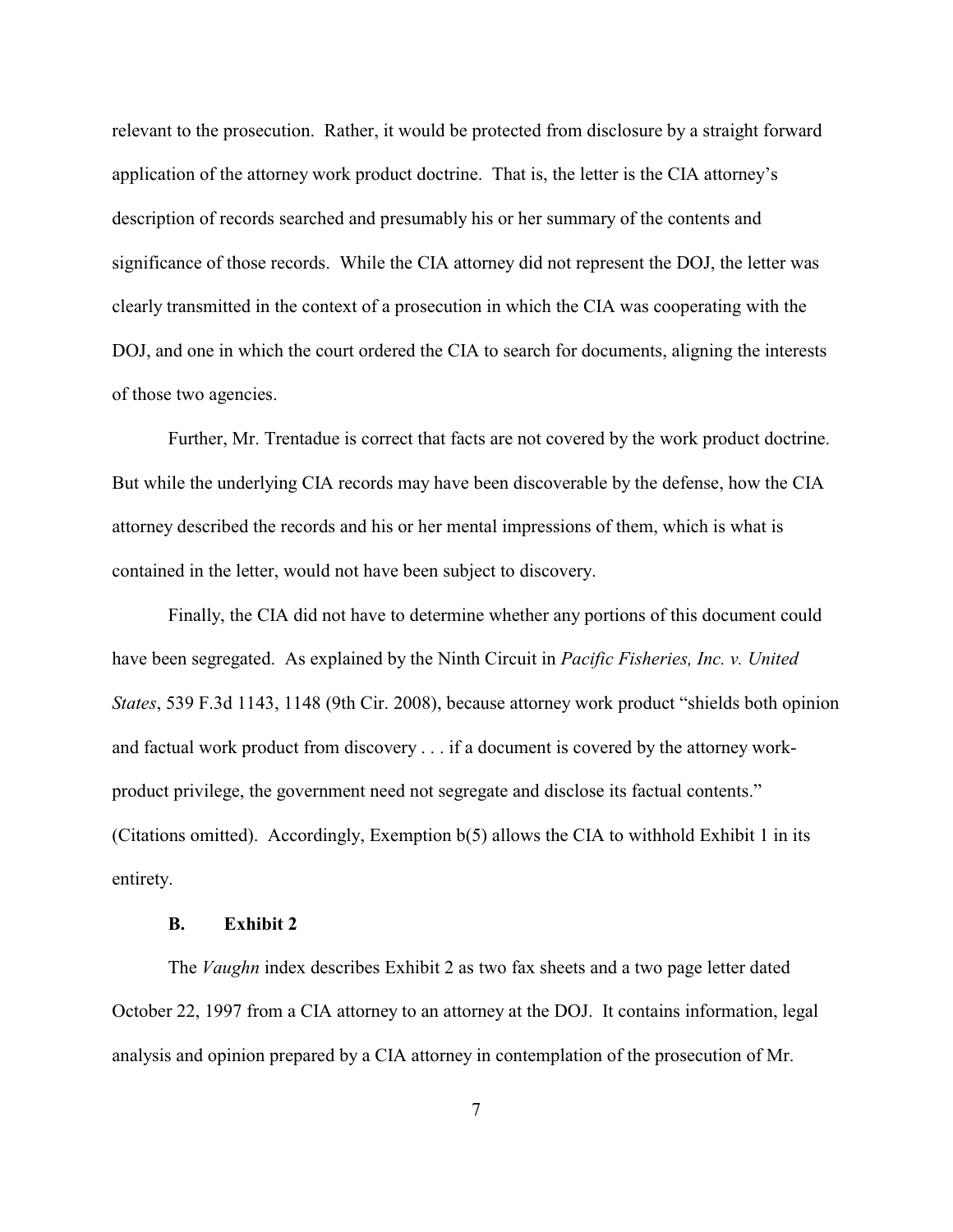McVeigh. The letter was prepared in response to a DOJ attorney's request for information related to Mr. McVeigh's prosecution. The CIA asserts this document may be properly withheld in its entirety under Exemption b(5).

Mr. Trentadue argues that this document does not fall within the attorney work product doctrine and should have been produced in whole or part. This position is incorrect. While the *Vaughn* index's description of Exhibit 2 is more vague than that of Exhibit 1, the description is still reasonably specific. Moreover, for essentially the same reasons articulated regarding Exhibit 1, the court is satisfied that Exhibit 2 falls under Exemption b(5). Specifically, the CIA's description of Exhibit 2 signals that this communication contains the CIA attorney's mental impressions and legal analysis related to information relevant to the prosecution. It also contains the CIA attorney's description of that information. And it is clear that the CIA and DOJ were cooperating in the prosecution of Mr. McVeigh. The letter is clearly work product for those reasons. Finally, for the same reasons as already articulated above, the CIA did not have to attempt to segregate non-exempt material in Exhibit 2. Exemption b(5) therefore allows the CIA to withhold Exhibit 2 in its entirety.

## **C. Exhibit 3**

The *Vaughn* index describes Exhibit 3 as a document dated September 17, 1996 containing two fax sheets and a two page letter from a CIA attorney to a DOJ attorney. In that letter, the CIA clarifies prior correspondence regarding CIA record searches related to the prosecution of Mr. McVeigh and Terry Nichols. The CIA asserts Exhibit 3 may be properly withheld in its entirety under Exemption b(5).

8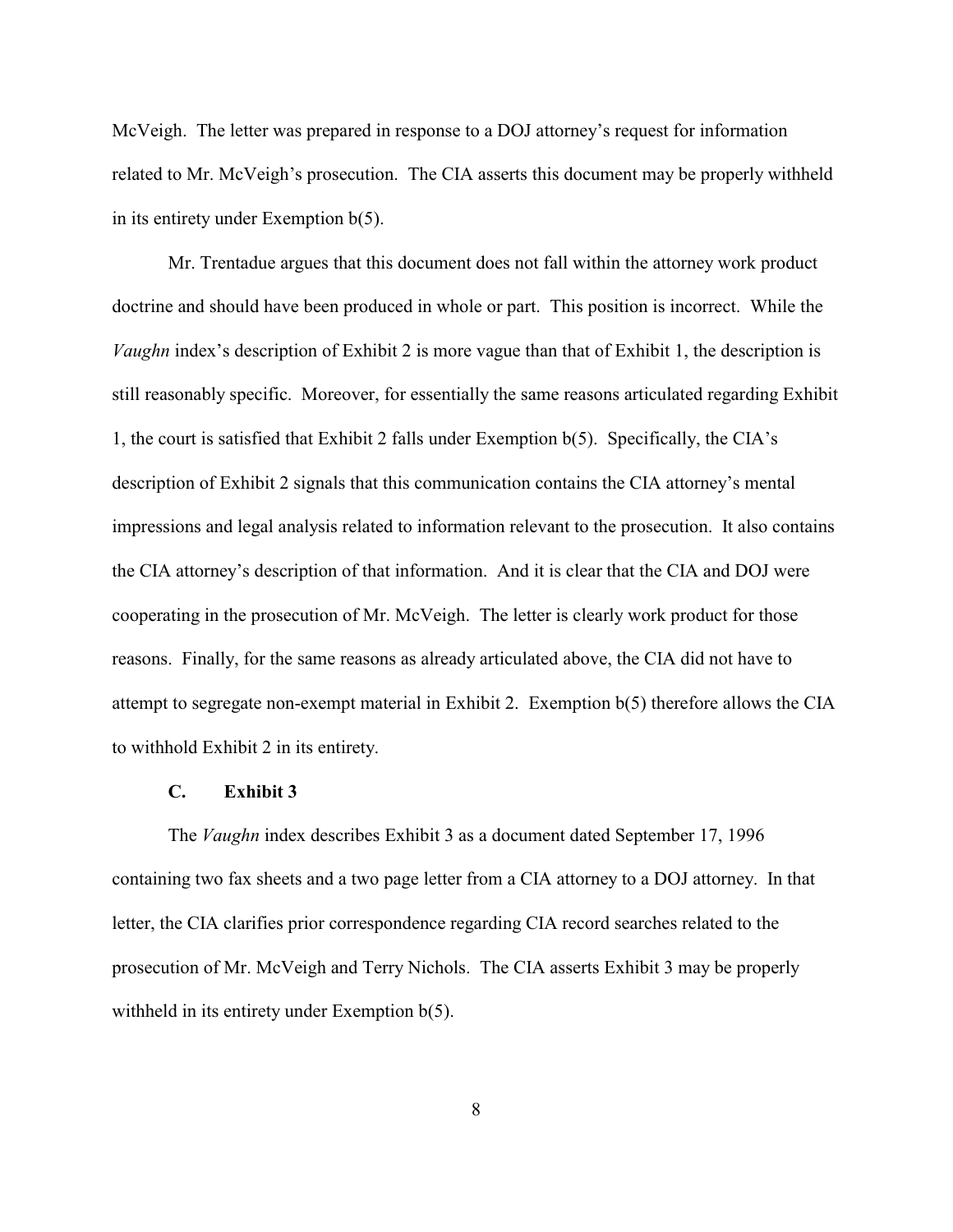Mr. Trentadue argues that this document does not fall within the attorney work product doctrine and should have been produced in whole or part. These arguments fail. The CIA's description of Exhibit 3 is reasonably specific and similar to that of Exhibit 1. Moreover, for the same reasons articulated regarding Exhibit 1, the court is satisfied that Exhibit 3 falls under Exemption  $b(5)$  and that the CIA did not have to attempt to segregate non-exempt material. Therefore, Exemption b(5) allows the CIA to withhold Exhibit 3 in its entirety.

### **D. Exhibit 4**

The *Vaughn* index describes Exhibit 4 as two pages of fax sheets and a four page letter dated January 4, 1995 from a CIA attorney to a DOJ attorney. It relates to any CIA involvement by a possible witness to the Oklahoma City bombing trial. It is classified as secret. The CIA asserts the letter may be properly withheld in its entirety under Exemptions  $b(1)$  and  $b(5)$ .

Mr. Trentadue argues that this document does not fall within the attorney work product doctrine and should have been produced in whole or part. This position is incorrect. The CIA's description of Exhibit 4 is reasonably specific. Moreover, the court is satisfied that Exhibit 4 also falls under Exemption b(5) as attorney work product. The reason this letter was sent had to do with the DOJ attorney's trial preparation, and contained the CIA attorney's description of information and mental impressions. Further, the CIA was not required to segregate non-exempt material from this document. Thus, the CIA may withhold Exhibit 4 in its entirety under Exemption  $b(5)$ .

Additionally, the CIA notes that this document has been classified as secret and asserts that it may be withheld under Exemption b(1). Mr. Trentadue does not challenge this designation or the applicability of Exemption b(1), the requirements of which are discussed below, and the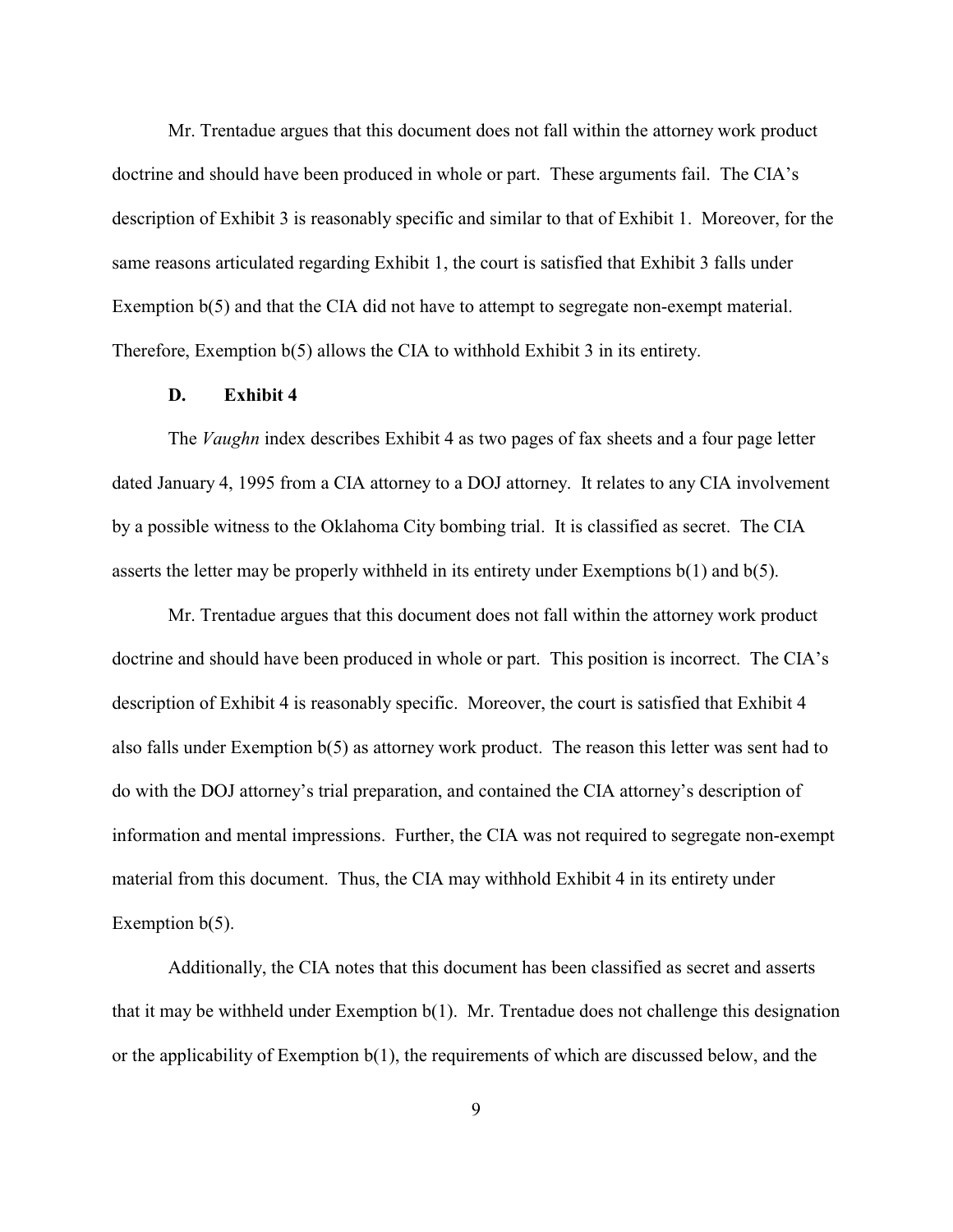court believes those requirements are met for this document. Accordingly, the court finds in the alternative that Exemption  $b(1)$  applies to this document and allows the CIA to withhold it in its entirety.

#### **E. Exhibit 5**

The *Vaughn* index describes Exhibit 5 as two pages of fax sheets dated April 19, 1996 and four pages of classified handwritten notes summarizing classified information that a DOJ attorney reviewed in connection with the Oklahoma City bombing prosecution. It is classified as secret. The CIA asserts that Exemption  $b(1)$  applies to allow the CIA to withhold this document in its entirety. Exemption b(1) allows material that is properly designated as classified to be withheld from disclosure under FOIA. *See* 5 U.S.C. § 552(b)(1).

Mr. Trentadue argues there is no showing that the DOJ attorney who prepared these notes had proper security clearance. He also asserts that the CIA should have produced any nonexempt material in this document.

Mr. Trentadue's arguments fail. First, the CIA's description of Exhibit 5 is reasonably specific. Second, Exhibit 5 logically falls within Exemption b(1). When an agency has withheld a document on the basis of Exemption b(1), courts "are to accord substantial weight to an agency's affidavit concerning the details of classification status of the disputed documents or records." *DiViaio v. Kelley*, 571 F.2d 538, 542 (10th Cir. 1978). Here, the *Vaughn* index and Ms. Lutz' affidavits both satisfy the court that this document is properly withheld under Exemption  $b(1)$ .

Considering Mr. Trentadue's arguments, to the extent it matters here whether the DOJ attorney who made the notes marked classified had security clearance (and it is not clear that it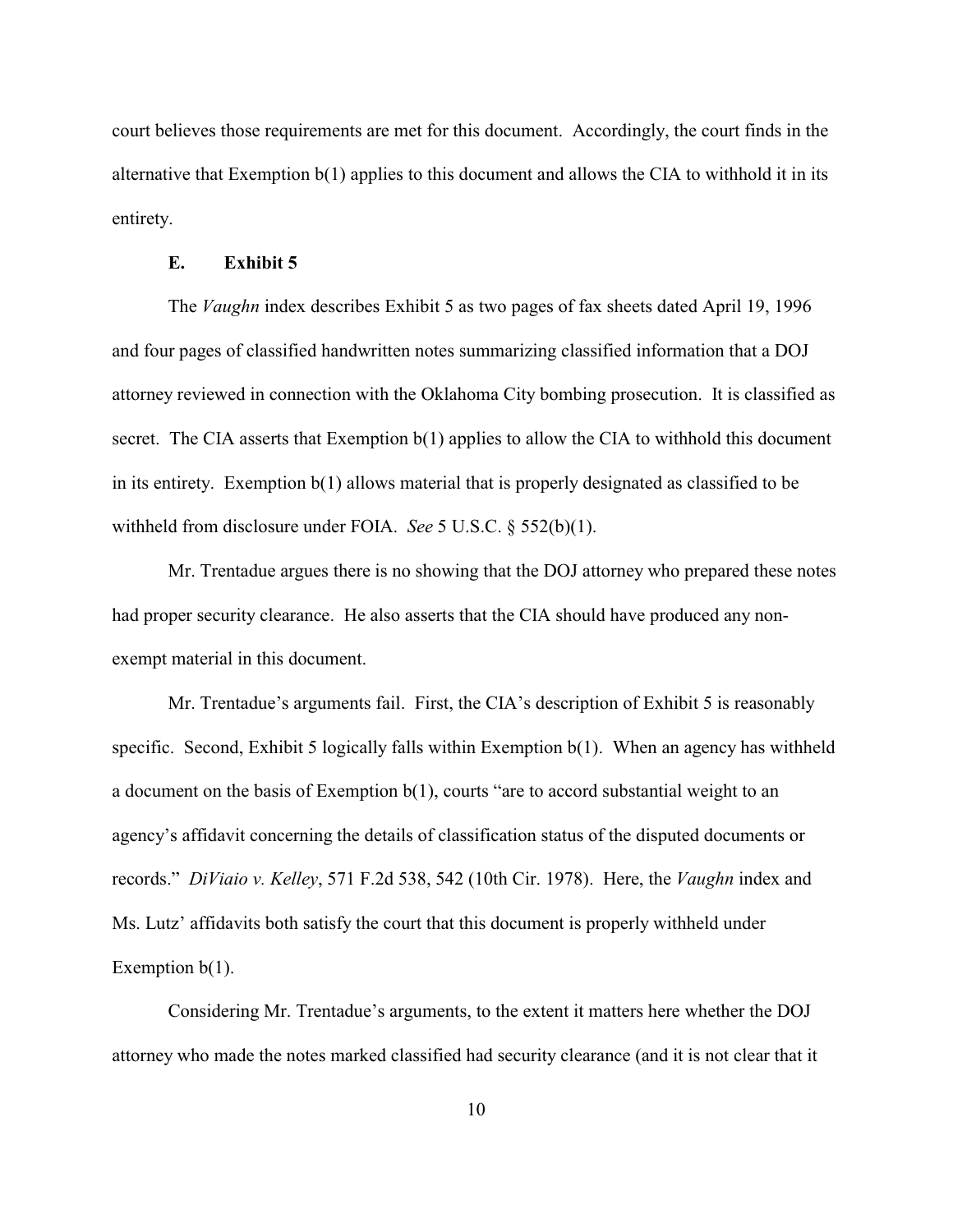does), that fact can be inferred from the fact that he or she was allowed access to review classified documents. Further, Mr. Trentadue is correct that even when asserting the exemption for classified material in a document, a withholding agency must still produce any non-exempt material in that document. *See Founding Church of Scientology of Washington, D.C., Inc. v. Bell*, 603 F.2d 945, 950 (D.D.C. 1979). The CIA has shown that it appropriately considered whether there was non-exempt material in Exhibit 5. Specifically, Ms. Lutz states in her supplemental affidavit that the CIA conducted an analysis as to whether any material in any of the documents withheld under Exemption b(1) was non-exempt and concluded that there was no such material in any of the documents. Mr. Trentadue has not offered any reason to question Ms. Lutz' assertion about that analysis. Accordingly, Exhibit 5 is exempt from FOIA production in its entirety under Exemption b(1).

## **F. Exhibit 6**

The *Vaughn* index lists Exhibit 6 as a ten page fax, dated September 3, 1996 including an eight page letter from a CIA attorney to a DOJ attorney. This letter responds to the DOJ's request for information related to the Oklahoma City bombing trial. It is classified as secret. The CIA asserts that Exemptions b(1) and b(5) apply to allow the CIA to withhold this document in its entirety.

The CIA's description of Exhibit 6 is reasonably specific. Further, Exhibit 5 logically falls within Exemptions b(1) and b(5). Considering Exemption b(1), the *Vaughn* index and Ms. Lutz' affidavits both satisfy the court that this document is properly withheld in its entirety. Moreover, Exhibit 6 is also exempt in its entirety under Exemption  $b(5)$  for the same reasons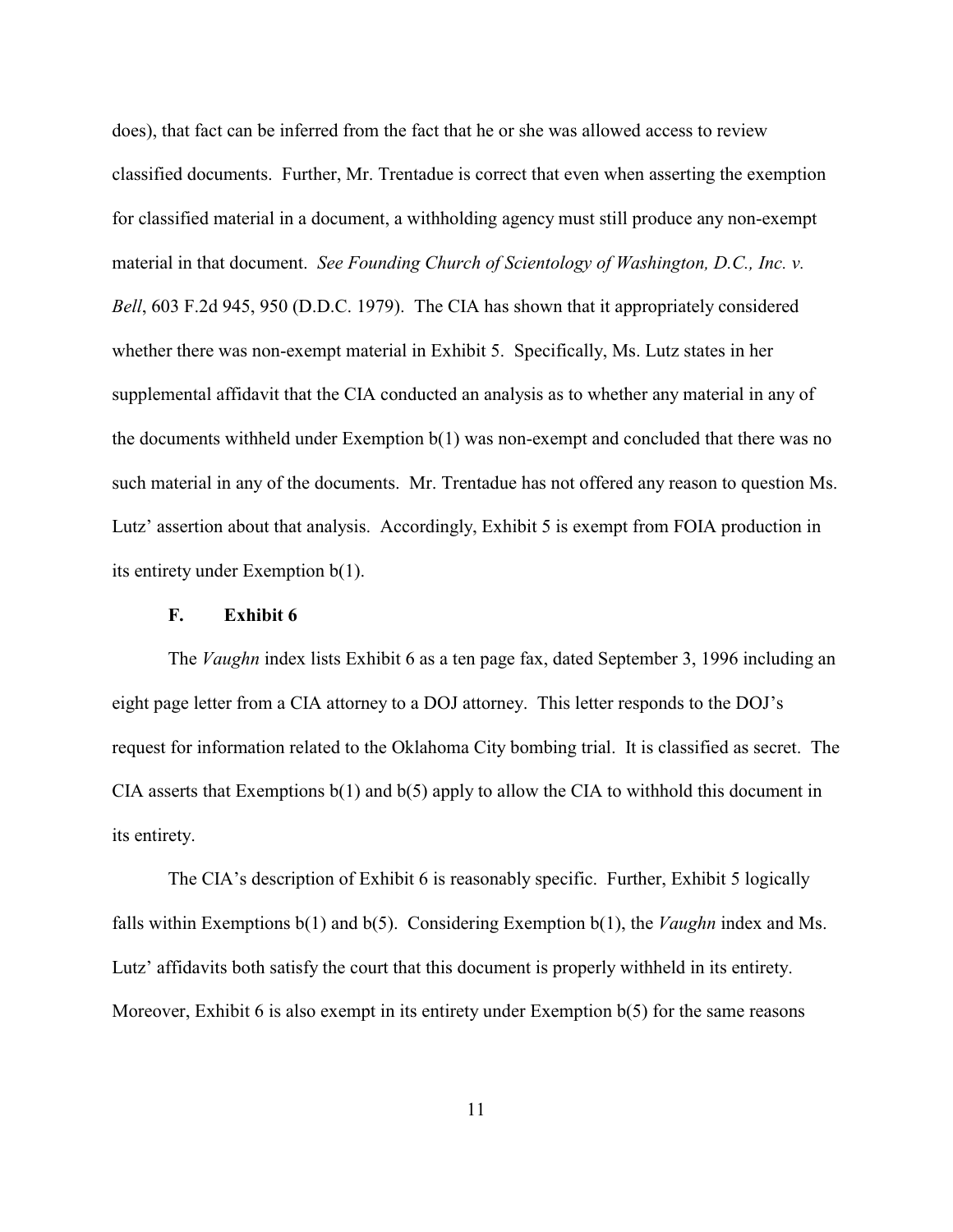cited for Exhibits 1-4. Accordingly, the court is satisfied that the CIA may withhold this document in its entirety.

#### **G. Exhibit 7**

Exhibit 7 is described in the *Vaughn* index as a two page cable dated April 21, 1995 relaying information about the Oklahoma City bombing that was provided to a U.S. Ambassador by a foreign official. It is classified as secret. The CIA contends that Exemption b(1) allows the CIA to withhold this document in its entirety.

The CIA's description of Exhibit 7 is reasonably specific. Moreover, considering the *Vaughn* index and Ms. Lutz' affidavits, it is clear that this document falls in Exemption b(1). Finally, the court is satisfied that the CIA conducted an analysis and concluded that none of the material in this document is non-exempt. Therefore, this document may be withheld in its entirety.

## **H. Exhibit 8**

The *Vaughn* index states that Exhibit 8 is a one page cable dated April 20, 1995 outlining a federal prosecutor's attempts to extradite an organized crime figure from another country. It is classified as secret. The CIA maintains that Exemption b(1) allows the CIA to withhold this document in its entirety.

The CIA's description of Exhibit 8 is reasonably specific. Moreover, considering the *Vaughn* index and Ms. Lutz' affidavits, it is clear that this document falls within Exemption b(1). Finally, the court is satisfied that the CIA conducted an analysis and concluded that none of the material in this document is non-exempt. Therefore, this document may be withheld in its entirety.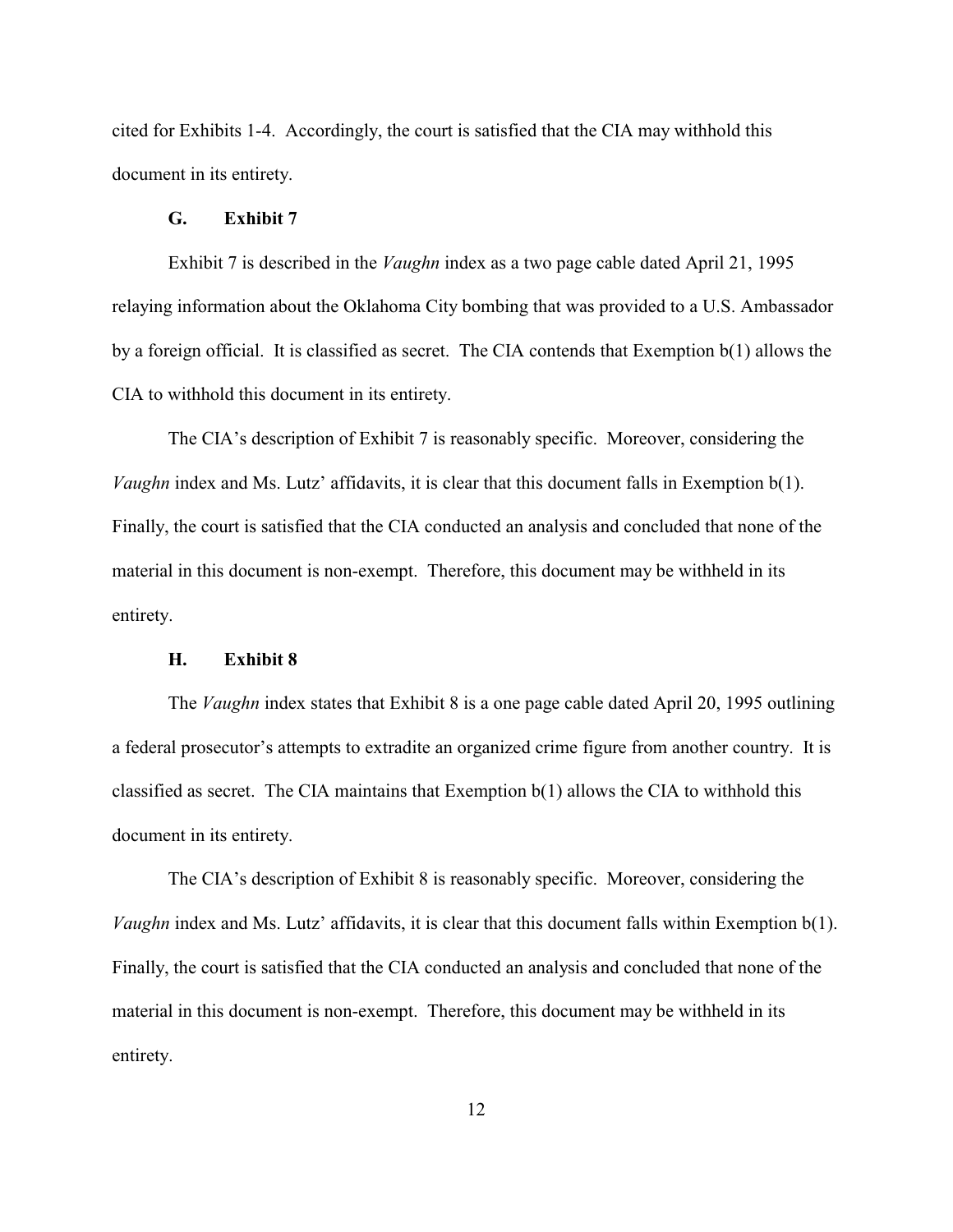## **I. Exhibit 9**

In the *Vaughn* index, Exhibit 9 is identified as a three page cable dated May 10, 1995 relaying information provided by a foreign government about the possible identification of a suspect in the Oklahoma City bombing. It is classified as secret. The CIA contends that Exemption  $b(1)$  allows the CIA to withhold Exhibit 9 in its entirety.

The CIA's description of Exhibit 9 is reasonably specific. Moreover, considering the *Vaughn* index and Ms. Lutz' affidavits, it is clear that this document falls within Exemption b(1). Finally, the court is satisfied that the CIA conducted an analysis and concluded that none of the material in this document is non-exempt. Therefore, this document may be withheld in its entirety.

#### **J. Exhibit 10**

Exhibit 10, as described by the *Vaughn* index, is a two page cable dated April 19, 1995. It relays information provided by a foreign liaison contact regarding the Oklahoma City bombing and is classified as secret. The CIA contends that Exemption b(1) allows the CIA to withhold this cable in its entirety.

The CIA's description of Exhibit 10 is reasonably specific. Moreover, considering the *Vaughn* index and Ms. Lutz' affidavits, it is clear that this document falls within Exemption b(1). Mr. Trentadue makes two arguments otherwise: that the document does not appear to him to involve national security or CIA sources and methods and that FOIA does not grant privacy rights. These argument do not meet or effectively rebut the *Vaughn* index or Ms. Lutz' affidavits. Finally, the court is satisfied that the CIA conducted an analysis and concluded that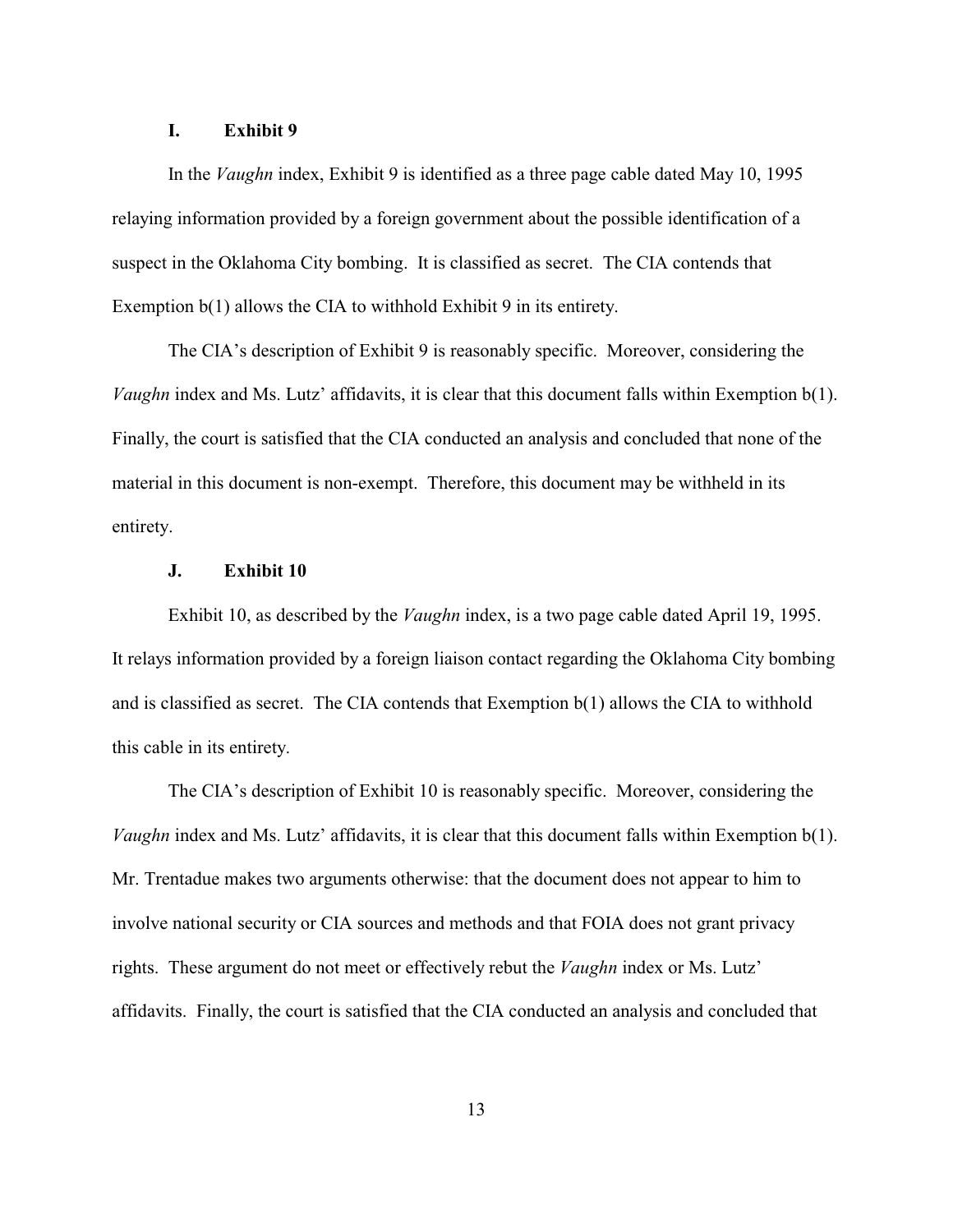none of the material in this document is non-exempt. Therefore, this document may be withheld in its entirety.

#### **K. Exhibit 11**

As described by the *Vaughn* index, Exhibit 11 is a two page cable dated May 2, 1995 relaying information provided by a human source regarding the Oklahoma City bombing. It is classified as secret. The CIA contends that Exemption b(1) allows the CIA to withhold this document in its entirety.

The CIA's description of Exhibit 11 is reasonably specific. Moreover, considering the *Vaughn* index and Ms. Lutz' affidavits, it is clear that this document falls within Exemption b(1). Mr. Trentadue's arguments otherwise amount to speculation about who the source might be and whether it was legal for the CIA to contact the source. This argument does not meet or effectively rebut the *Vaughn* index and Ms. Lutz' affidavits. Finally, the court is satisfied that the CIA conducted an analysis and concluded that none of the material in this document is nonexempt. Therefore, this document may be withheld by the CIA in its entirety.

### **L. Exhibit 12**

The *Vaughn* index for Exhibit 12 indicates that it is a three page cable dated April 15, 1995 relaying background information on a source who provided information to the CIA about the Oklahoma City bombing. It is classified as secret. The CIA contends that Exemption b(1) allows the CIA to withhold this document in its entirety.

The CIA's description of Exhibit 12 is reasonably specific. Moreover, considering the *Vaughn* index and Ms. Lutz' affidavits, it is clear that this document falls in Exemption b(1). Finally, the court is satisfied that the CIA conducted an analysis and concluded that none of the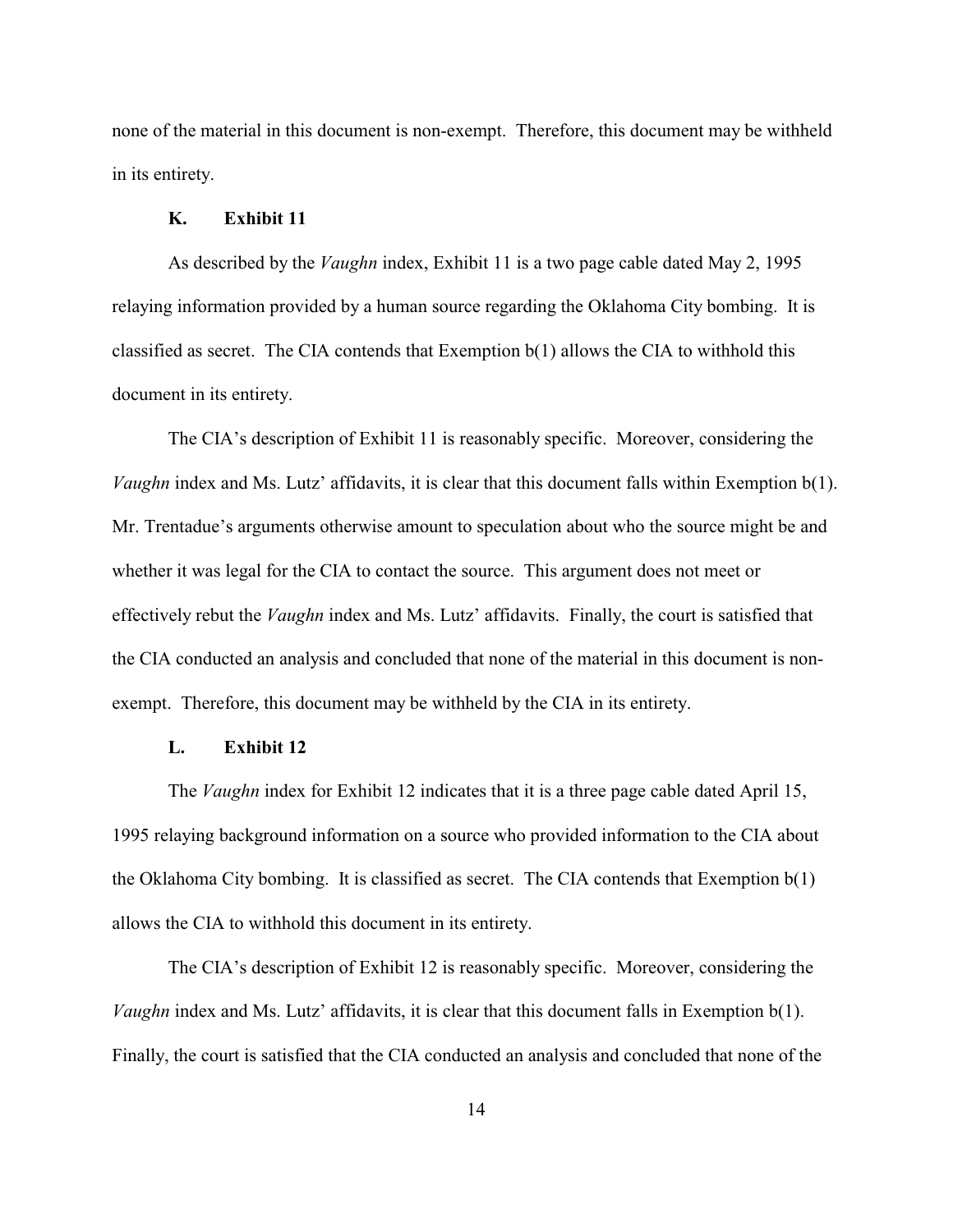material in this document is non-exempt. Therefore, this document may be withheld in its entirety.

#### **III.** *In Camera* **Review**

As a final note, the court will not conduct an *in camera* review of the 12 withheld documents. FOIA grants courts discretion in deciding whether an *in camera* review of documents is needed to make determinations about an agency's claimed exemptions in withholding all or part of documents. *See Anderson v. Department of Health and Human Servs.*, 907 F.3d 936, 942 (10th Cir. 1990). Generally speaking, a reviewing court need look no further than the *Vaughn* index and supporting affidavits unless those items merely track the statutory language or if there is evidence of bad faith. *See id. See also National Labor Relations Bd. v. Robbins Tire & Rubber Co.*, 437 U.S. 214, 224 (1978) ("The *in camera* review provision is discretionary by its terms, *and is designed to be invoked when the issue before the District Court could not be otherwise resolved*; it thus does not mandate that the documents be individually examined in every case.") (emphasis added). Considering Exemption b(1) in particular, the Tenth Circuit has cautioned that courts are ill-equipped to properly weigh national security interests and accordingly, "if the agency . . .diligently and conscientiously submits affidavits summarizing the matters withheld wherein it clearly indicates the rationale for the claimed exemption, the trial court need not undertake an in camera inspection of the documents." *DiViaio*, 571 F.2d at 543. As the Tenth Circuit has explained, if the mere possibilities that an agency was being less than honest or missed a few "bits of nonexempt material" were sufficient to trigger an *in camera* review, such a review would happen in every case. *See id.*